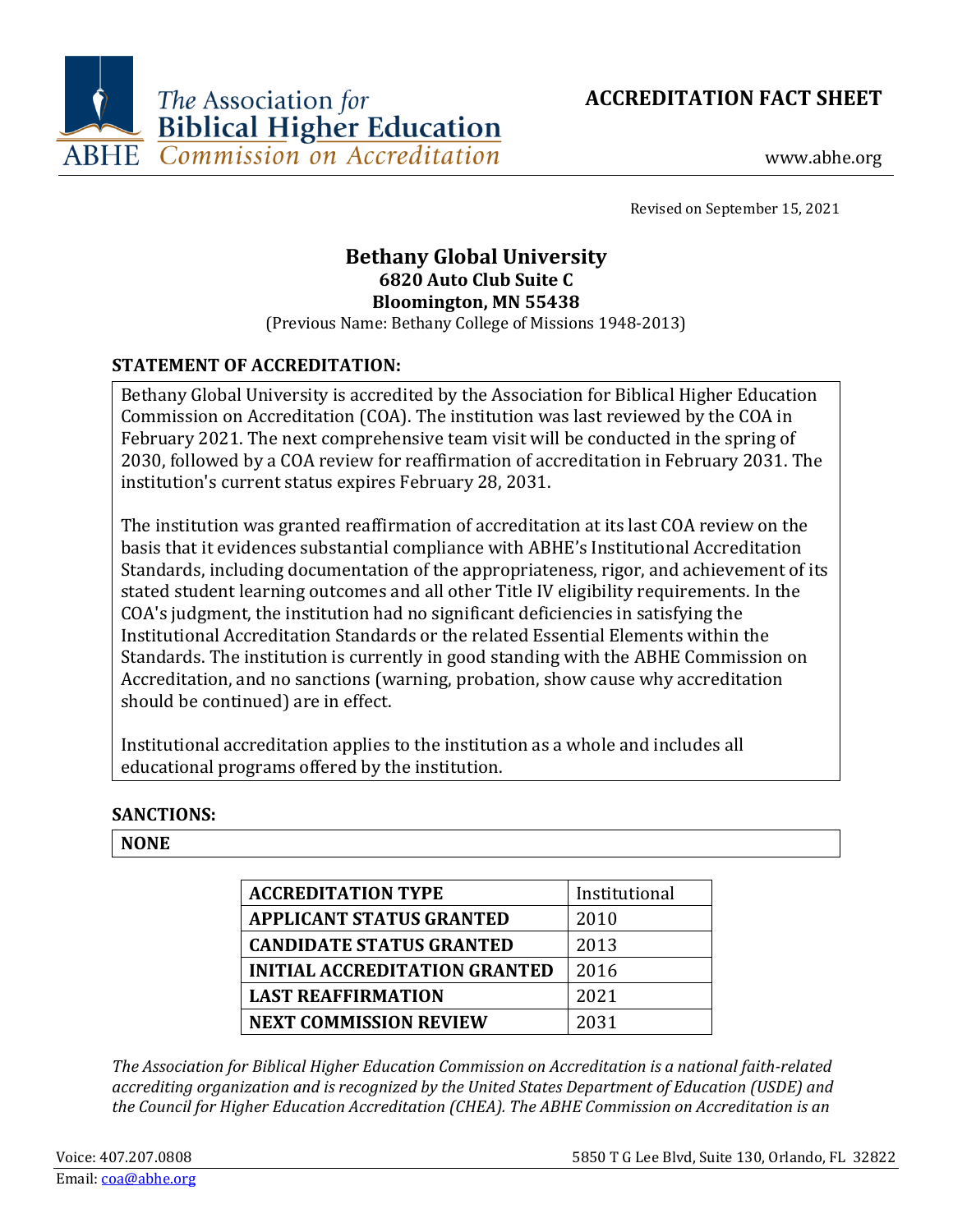*institutional and programmatic accreditor. Institutions that are institutionally accredited have been examined as a whole. Institutions that are programmatically accredited have specific programs that have been reviewed in light of ABHE standards. This statement of accreditation information is the Commission's official statement of an institution's accredited status.*

| <b>DATE</b>   | <b>ACTION</b>                                                                |
|---------------|------------------------------------------------------------------------------|
| February 2021 | Granted reaffirmation of accreditation                                       |
| February 2018 | Approved substantive change to initiate Bachelor of Arts in Education in     |
|               | Mission                                                                      |
| November 2016 | Approved substantive change to initiate Bachelor of Arts in Transformational |
|               | <b>Entrepreneurship in Missions</b>                                          |

#### **ACCREDITATION DECISIONS:**

*Includes the following: applicant status, candidate status, initial accreditation, reaffirmation of accreditation, sanction, substantive change approval - last 5 years. Please see the "Policy on Communication of Accreditation Decisions" in the COA Manual.*

#### **APPROVED DELIVERY METHODS:**

| TYPE:                             | <b>APPROVAL:</b>                                        |
|-----------------------------------|---------------------------------------------------------|
| Distance Education (online)       | The institution is authorized to offer up to 100% of an |
|                                   | academic program via distance education (online).       |
| Correspondence Education          | The institution is authorized to offer up to 49% of an  |
|                                   | academic program via correspondence education.          |
| <b>Competency-Based Education</b> | The institution is authorized to offer up to 49% of an  |
|                                   | academic program via competency-based education by      |
|                                   | the course/credit approach or direct assessment.        |

*Please see the "Policy on Alternative Academic Patterns" in the COA Manual.*

#### **APPROVED OFF-CAMPUS LOCATIONS:**

| mx/m<br>ЧL        | 10000<br>$\mathbf{\mathbf{a}}$<br>ננשמעי<br>עת |
|-------------------|------------------------------------------------|
| <b>NT</b><br>None |                                                |

*A branch campus is an additional location of an institution that is geographically apart and independent of the main campus of the institution and (1) is permanent in nature;(2) offers courses in educational programs leading to a degree, certificate, or other recognized educational credential;(3) has its own faculty and administrative or supervisory organization; and (4) has its own budgetary and hiring authority. An additional location is a facility that is geographically apart from the main campus of the institution and at which the institution offers at least 50% of a program through classroom courses, hybrid courses, or a combination of both. An additional location may qualify as a branch campus and be subject to requirements pertaining to branch campuses. An extension site is an off-campus location where less than 50% of a degree program may be earned by classroom courses, hybrid courses, or a combination of both.*

| ALLINOVED EDUCATIONAL LINOUNAMIS. |                                                                        |  |
|-----------------------------------|------------------------------------------------------------------------|--|
|                                   | DEGREE/DIPLOMA/CERTIFICATE   PROGRAM (MAJOR/CONCENTRATION)             |  |
| Certificate                       | Bible and Missions                                                     |  |
| Certificate                       | Early Childhood Education Christian Montessori Associate<br>Credential |  |

# **APPROVED EDUCATIONAL PROGRAMS:**